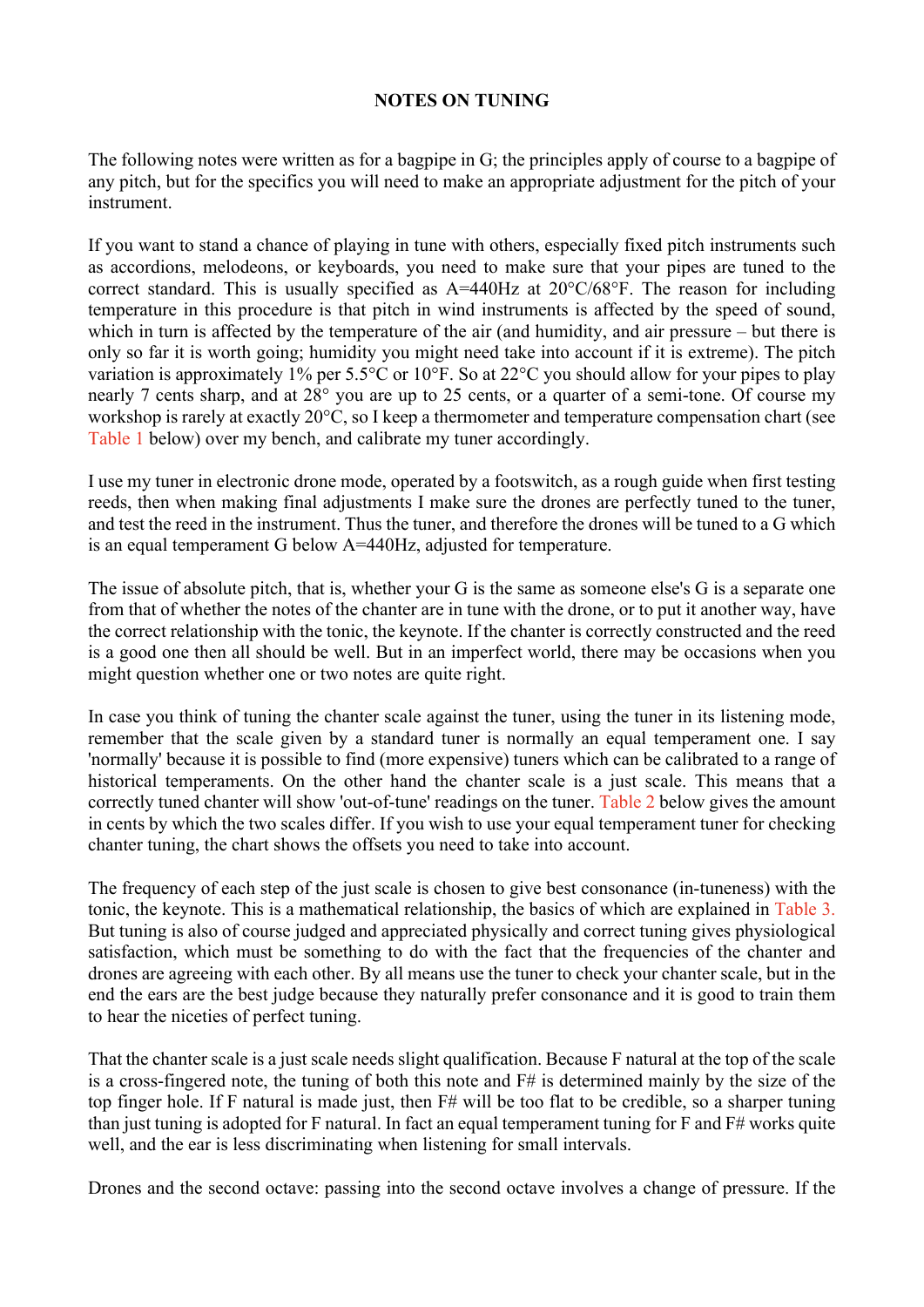drones are changing pitch with pressure, then assessing the tuning of notes in the second octave will be impossible by reference to the drones. It's easy to be fooled by this. So if you have doubts about second-octave tuning, make sure that the drones are remaining completely steady under the increased pressure required to reach and stay in the second octave.

Although as mentioned above the absolute pitch of the chanter and the tuning of the scale are separate issues, they are also interdependent. For example, it is possible for the chanter to play a scale in which each note is in the correct relationship with all the others, but the overall pitch is either high or low. Conversely it is possible for, say, most of the scale to be at the right pitch, with one or two notes a little high or low. In my experience the note D is the best pitch reference. If that note is correctly tuned, and the reed is good, then the rest of the scale should be good. On the other hand if, say, B is low, this usually indicates that scraping has been taken a little too far, and you may be able to correct matters by clipping a small amount from the tip. If you have a poor C# or none, then you may need to weaken the reed a little by sanding or scraping, or open it.

| <b>TEMPERATURE COMPENSATION</b> |         |       |                  |  |  |  |
|---------------------------------|---------|-------|------------------|--|--|--|
| Fahrenheit                      | Celsius | Herz  | Cents            |  |  |  |
| 60                              | 15.6    | 436.5 | $-14$            |  |  |  |
| 61                              | 16.1    | 436.9 | $-12$            |  |  |  |
| 62                              | 16.7    | 437.4 | $-10$            |  |  |  |
| 63                              | 17.2    | 437.8 | $-9$             |  |  |  |
| 64                              | 17.8    | 438.2 | $-7$             |  |  |  |
| 65                              | 18.3    | 438.7 | $-5$             |  |  |  |
| 66                              | 18.9    | 439.1 | $-3$             |  |  |  |
| 67                              | 19.4    | 439.6 | $-2$             |  |  |  |
| 68                              | 20      | 440   | $\boldsymbol{0}$ |  |  |  |
| 69                              | 20.6    | 440.4 | $\overline{2}$   |  |  |  |
| 70                              | 21.1    | 440.9 | 3                |  |  |  |
| 71                              | 21.7    | 441.3 | 5                |  |  |  |
| 72                              | 22.2    | 441.8 | $\overline{7}$   |  |  |  |
| 73                              | 22.8    | 442.2 | 9                |  |  |  |
| 74                              | 23.3    | 442.6 | 10               |  |  |  |
| 75                              | 23.9    | 443.1 | 12               |  |  |  |
| 76                              | 24.4    | 443.5 | 14               |  |  |  |
| 77                              | 25      | 444   | 16               |  |  |  |
| 78                              | 25.6    | 444.4 | 17               |  |  |  |
| 79                              | 26.1    | 444.8 | 19               |  |  |  |
| 80                              | 26.7    | 445.3 | 21               |  |  |  |

<span id="page-1-0"></span>**Table 1**